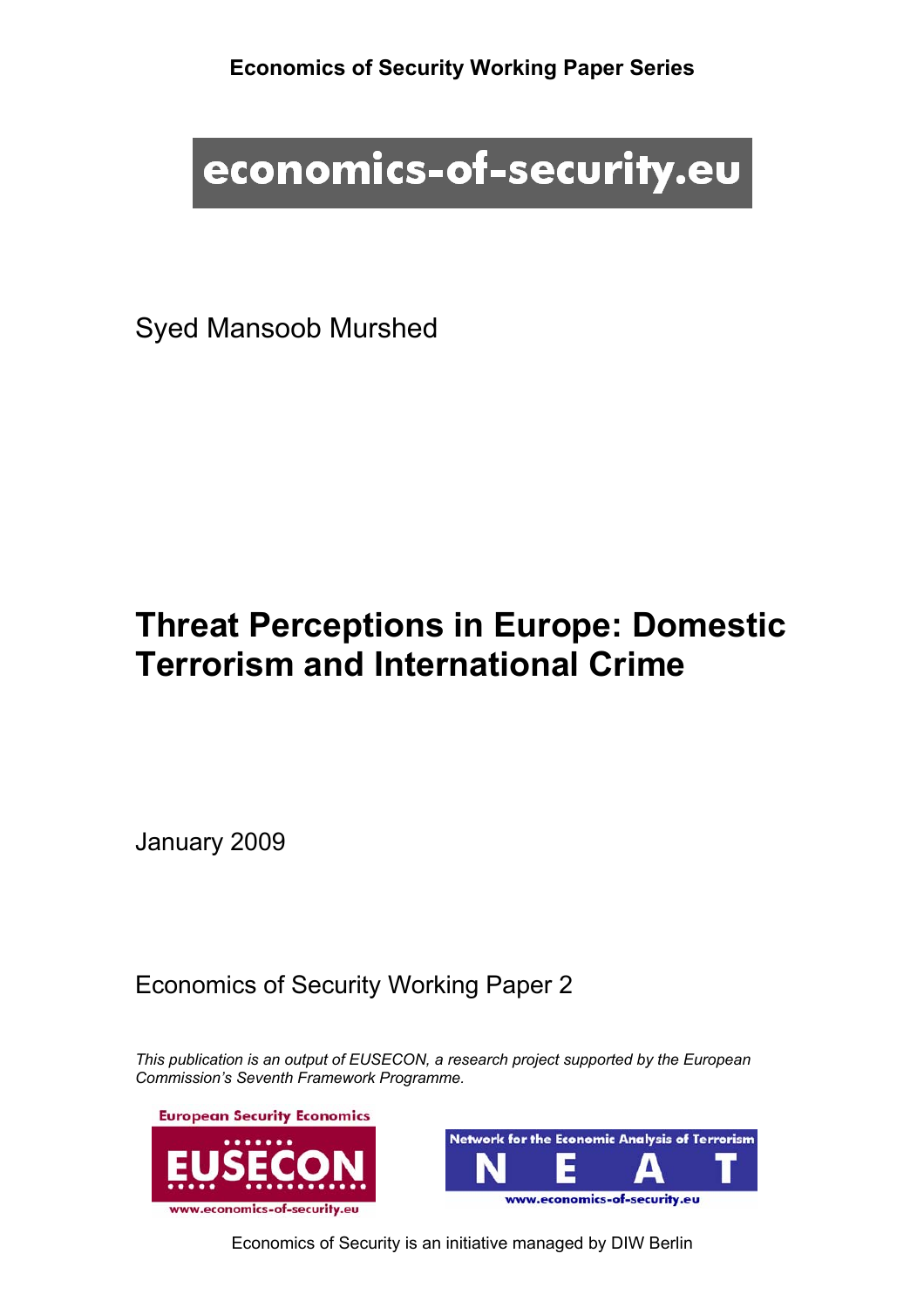Correct citation: Murshed, S. M. (2009). "Threat Perceptions in Europe: Domestic Terrorism and International Crime". Economics of Security Working Paper 2, Berlin: Economics of Security.

First published in 2009

© Syed Mansoob Murshed 2009

ISSN: 1868-0488

For further information, please contact:

Economics of Security, c/o Department of International Economics, German Institute for Economic Research (DIW Berlin), Mohrenstr. 58, 10117 Berlin, Germany.

Tel: +49 (0)30 89 789-277

Email: neat@diw.de

Website: www.economics-of-security.eu

Economics of Security is an initiative managed by DIW Berlin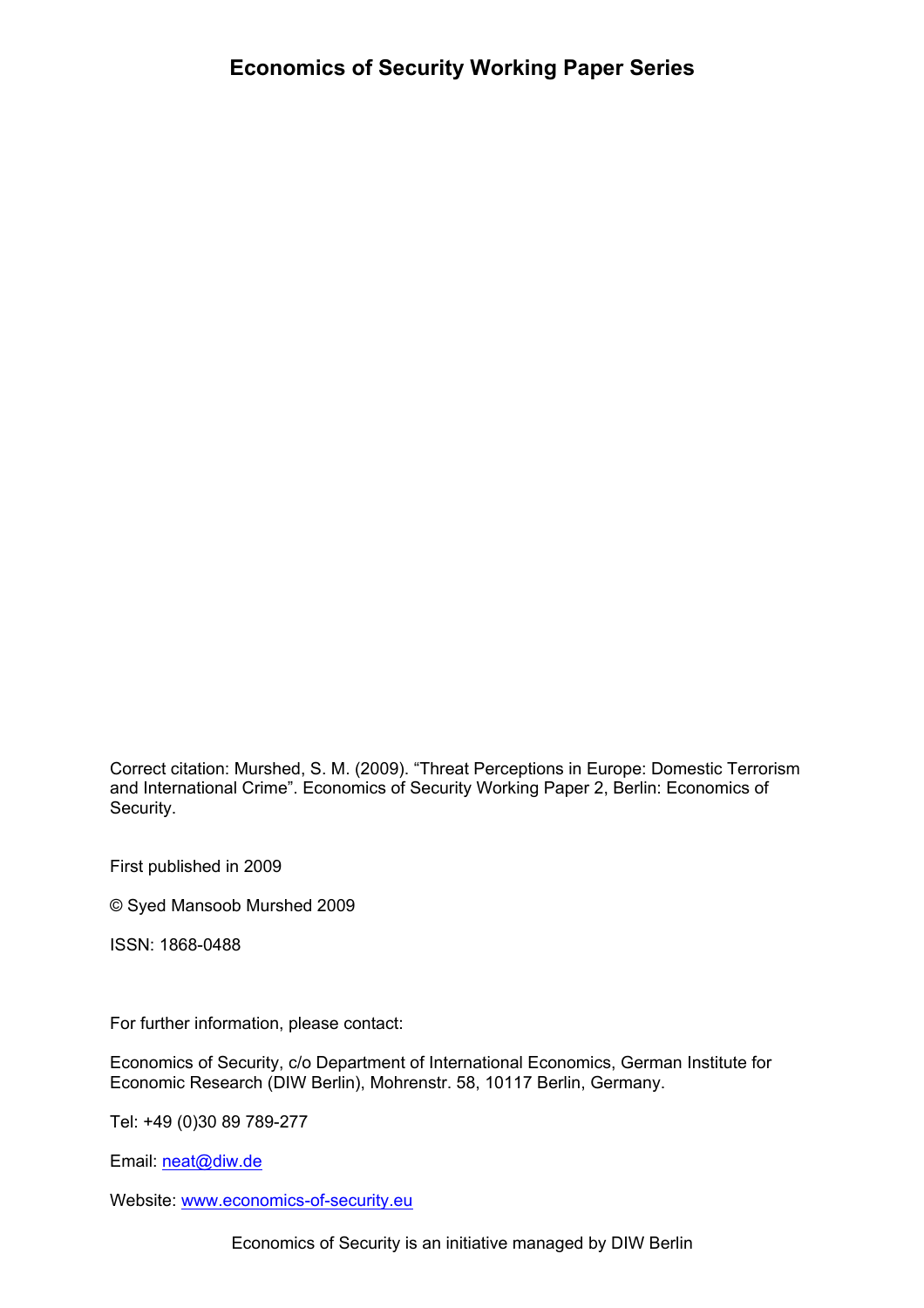# **THREAT PERCEPTIONS IN EUROPE: DOMESTIC TERRORISM AND INTERNATIONAL CRIME**

Syed Mansoob Murshed\* Institute of Social Studies (ISS) PO Box 29776 2502 LT The Hague, The Netherlands The Birmingham Business School University of Birmingham Edgbaston, Birmingham B15 2TT, UK. Centre for the Study of Civil War (CSCW) PRIO, Oslo, Norway Murshed@iss.nl  $11<sup>th</sup>$  August 2008

Revised: 14<sup>th</sup> January 2009

#### ABSTRACT

This paper focuses on two areas of security concern for the European Union: terrorism and international crime. I present a model of game-theoretic interaction between a European state and a domestic dissident group, who, on occasion, may resort to acts of terrorism. Here, identity is crucial to the putative terrorist, providing the microfoundations of dissident group behaviour by solving the collective action problem. I also sketch a macromodel of drugs production in a conflict-ridden developing country, where I argue that demand-side policies of regulation may be better than policies that are aimed at eradicating supply. As far as the policy implications are concerned, first excessive deterrence against potential terrorists may backfire. Secondly, space needs to be created so that Muslim migrants are able to merge their personal identities within their adopted European homelands. Thirdly, the economic discrimination against Muslims in Europe needs to be redressed. Finally, aid to fragile drug producing states should be broad-based and poverty reducing, not just benefiting warlords.

Keywords: European Security, Conflict, Terrorism, Narcotics Trade JEL Classification Numbers: C72, D74, D81, F13, F35, H11, O19.

<sup>\*</sup> I thank participants of the EUSECON Workshop, Brussels, 23-24<sup>th</sup> September 2008 for their comments on earlier versions.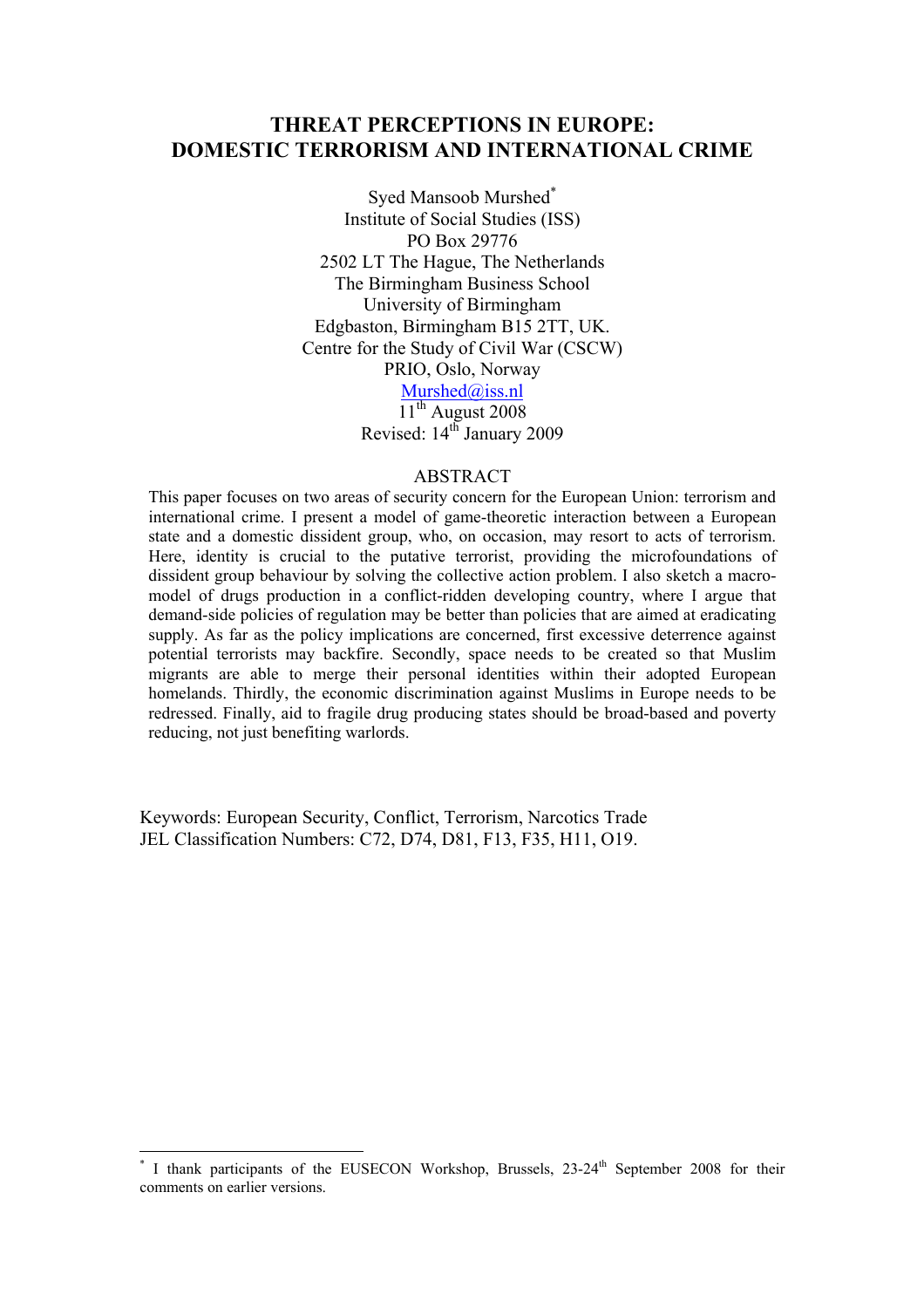#### 1 INTRODUCTION

 $\overline{a}$ 

The purpose of this paper is to focus on two areas of security concern for the European Union; terrorism and international crime. Its focus will be on domestic terrorism and the international trade in illegal narcotic substances. I have analysed transnational terrorism elsewhere, see Addison and Murshed  $(2005)^1$ , and admittedly there are other issues of concern to the European Union, such as refugee influxes from fragile states and the illegal movement of people from poor countries.

Why do the activities of certain minority groups, or elements within them, such as radicalised Islam amongst mainly youthful  $2<sup>nd</sup>-3<sup>rd</sup>$  generation Muslim migrants in various European countries, pose such a threat to the collective security of the European Union? The answer is extreme acts of terrorism such as the Madrid train bombings of March 2004, or the London bombings of July 2005. Besides these acts of violence there are other activities, ranging from inflammatory speeches denouncing the West and the wearing of the *hijab* (head scarf), that annoy and disturb the majority community in varying degrees throughout Europe. Is this inevitably a result of the clash of civilizations, as outlined by Huntington (1996)? Or are Muslim acts of violence or defiance a product of their deep sense of historic and present-day humiliation, as pointed out by Lindner (2001). These include historical acts such as the wholesale expulsion of Muslims who did not convert to Christianity from Spain (in the 16<sup>th</sup> and  $17<sup>th</sup>$  centuries) and from Sicily (14<sup>th</sup> century), as well as during the  $20<sup>th</sup>$  century in the Middle East, where the British-French Sykes-Picot pact (during the First World War) resulted in an extremely unfair disposition of the former Ottoman territories. Later the emergence of what many regard as a colonial settler state, Israel, and the West's lack of even handed behaviour towards the protagonists in the Arab-Israeli conflict spawned deep resentment, as have growing economic disparities; see Stewart (2008). Other areas of Muslim disadvantage in the recent past include Kashmir in India and Bosnia in the European Balkans. This predicament is often blamed on Western double standards towards the plight of Muslims compared to others. In this connection it has to be mentioned that terrorist acts, such as suicide bombing, may be a rational response if individuals feel a very strong sense of solidarity with their collective sense of humiliation and oppression (Wintrobe, 2002).

More recently, Stewart (2008) has documented the systematic disadvantage that Muslim groups face in European countries and worldwide. These range from economic discrimination in terms of jobs and lower incomes, to the documented negative perceptions amongst the majority (white European) population about the assumed threats to their European way of life and dangers of terrorism posed by Muslim immigrants in their midst. Thus, some of the more extreme forms of terrorism and even other non-violent acts, which make a statement of difference with the majority community such as the wearing of *hijabs*, may have as their root cause: both the collective sense of injury caused by the sufferings of Muslims globally (such as in Palestine, Iraq or Afghanistan), as well as the more palpable economic, political and social discrimination felt within the European states that they reside in. The latter

<sup>&</sup>lt;sup>1</sup> There we model the three-way interaction between a domestic rebel group (such as al-Qaida), the government they see as oppressive and a Western ally (Saudi Arabia), and a western sponsor of the government (the United States and other Western powers). Deterrence against these putative terrorists, who are rebels in their domestic country could backfire if their resolve is strong.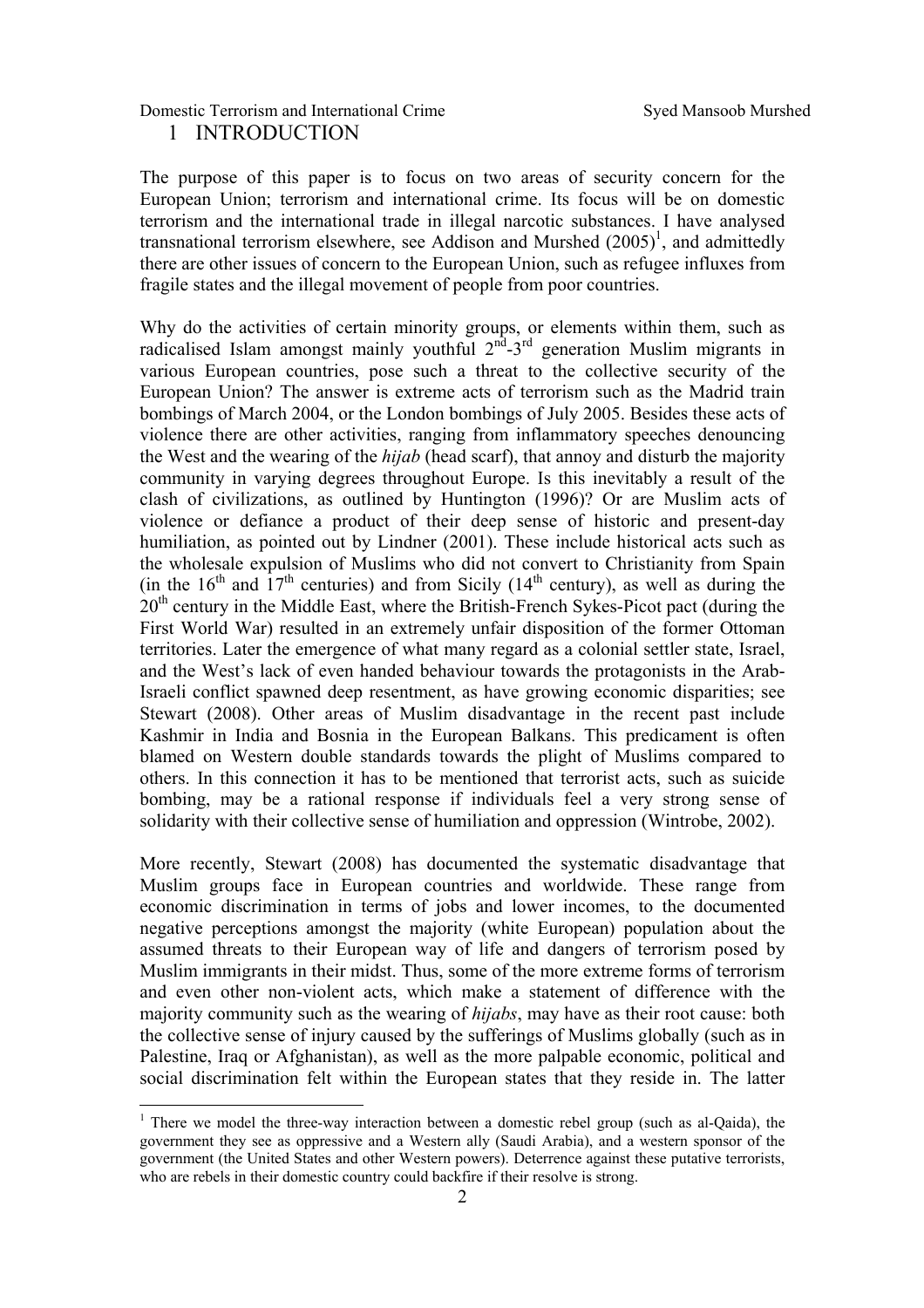Domestic Terrorism and International Crime Syed Mansoob Murshed phenomena can be described as horizontal inequalities that Muslims suffer from in contemporary Europe. Horizontal inequality is group-based inequality, rather than the inequality in an otherwise culturally or ethnically homogenous society; see Stewart (2000) on this.

Explanations of deviant behaviour based on horizontal inequalities stand in sharp contrast to culturalist explanations that attempt to rationalise the same pattern of behaviour based on the innate nature of Islam, something which is gaining popularity in Europe, judging by the rise in populist parties that espouse the single issue of the dangers posed by Islam, as in Denmark and the Netherlands. Contemporary racism is driven more by cultural identities such as Islam, rather than colour, as in the past. Their ability to influence policy rests with their importance as coalition partners, which is greater in smaller European states with electoral systems that have full proportional representation. In other countries they have greater influence in local politics. According to surveys<sup>2</sup>, negative perceptions about Muslims among non-Muslims have grown in Europe: in 2008 52% in Spain, 50% in Germany, 38% in France and 23% in the UK felt negative about Muslims. The same survey indicates growth in the Muslim sense of identity amongst Muslims immigrants in Europe, although there is growing aversion to tactics like suicide bombing amongst Muslims in other Muslim countries.

There is a great deal that is said about the 'hatred' felt by a section of immigrant Muslims towards the Western civilization in countries where they reside. What is less well known is the fact that the Islamic religion through its divinely revealed scripture, the Quran, actually celebrates racial diversity<sup>3</sup> and requires believers to acknowledge earlier Abrahamic Prophets as part of their faith<sup>4</sup>. Some of the sayings of the Prophet Muhammad and his cousin and son-in-law Ali, during Islam's first century (the  $7<sup>th</sup>$ century AD) are testimony towards inclusiveness.<sup>5</sup>

 $2 \text{ http://pewglobal.org/reports/display.php?ReportID=262}$ 

<sup>&</sup>lt;sup>3</sup> "O mankind! Lo! We have created you male and female, and have made you nations and tribes that ye may know one another. Lo! the noblest of you, in the sight of Allah, is the best in conduct". Quran: 049.013. Another verse says: "And of His signs is the creation of the heavens and the earth, and the difference of your languages and colours". Quran: 030.022. English translations of the Quran from Marmaduke Pickthall's, *The Glorious Qura*n,

http://www.islam101.com/quran/QTP/index.htm

<sup>&</sup>lt;sup>4</sup> "Say (O Muhammad): We believe in Allah and that which is revealed unto us and that which was revealed unto Abraham and Ishmael and Isaac and Jacob and the tribes, and that which was vouchsafed unto Moses and Jesus and the prophets from their Lord. We make no distinction between any of them, and unto Him we have surrendered". Quran: 003.084

<sup>&</sup>lt;sup>5</sup> Consider an excerpt from Muhammad's Last Sermon as in Baihiqi (circa 632 AD): "O people, Remember that your Lord is One. An Arab has no superiority over a non-Arab nor a non-Arab has any superiority over an Arab; also a black person has no superiority over a white person, nor a white person has any superiority over a black person, except by piety and good action. Indeed the best among you is the one with the best character….. Listen to me. Did I convey this to you properly? People responded, Yes. O messenger of God, The Prophet then said, then each one of you who is there must convey this to everyone not present".

http://www.themodernreligion.com/prophet/prophet\_lastsermon.htm

Ali, the 4th Islamic Caliph, also the cousin and son-in-law of Muhammad in a letter to Malik-e-Ashtar, his governor designate to Egypt (circa 656-661 AD): "Remember, Maalik, that amongst your subjects there are two kinds of people: those who have the same religion as you have; they are brothers to you, and those who have religions other than that of yours, they are human beings like you. Men of either category suffer from the same weaknesses and disabilities that human beings are inclined to, they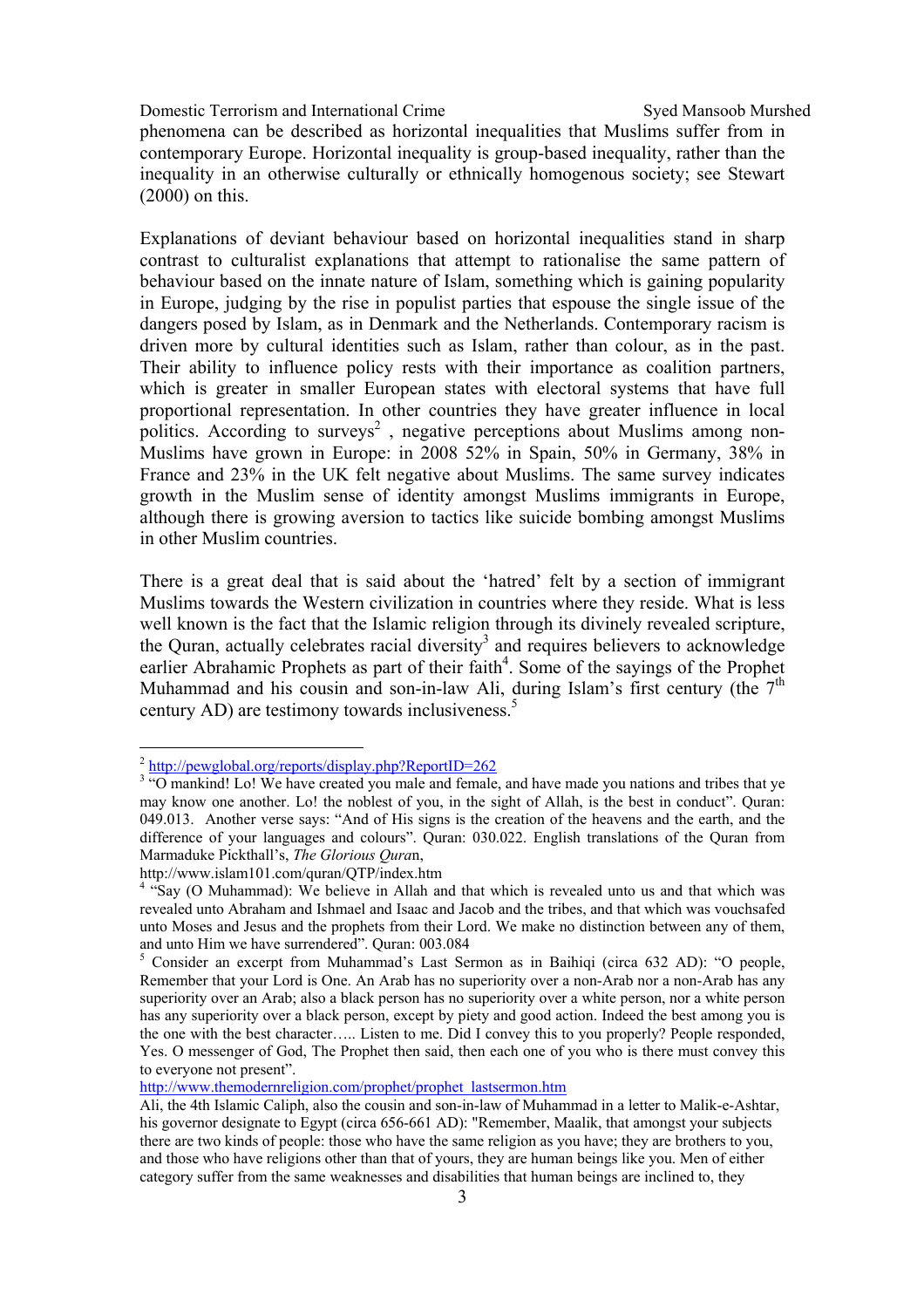Another strong threat perception in Europe emanates from organised crime. The increase in transnational crime, particularly associated with the increased drug trade, is widely recognised as part of the negative side of increased globalization.<sup>6</sup> It is worthwhile noting that the supply of contraband narcotics mainly originates in countries that have experienced civil war. The problems associated with drug production are similar to the causes of conflict, and involve the interaction of greed and grievance within a failing domestic social contract (Murshed, 2002). Poverty produces grievance which can lead to drug production, which results in violence and even more grievance. Armed political groups use drug revenues to finance their wars; alternatively simply to satisfy their greed when the political-economic reasons for war have been assuaged (Northern Ireland). Thus, grievance can easily descend into banditry. Similarly, drug-barons, whose motives are purely mercenary, use armed force to further their political and economic ambitions.<sup>7</sup>

Poverty is as central to the economics of violence as greed. It produces incentives for violent acts, and lowers the costs of fighting. Most drug producing states are lowincome developing countries belonging to the South. Many of the causes of poverty are domestic in nature and are associated with bad policy choices as well as historically inherited inequities in asset ownership. But there are external factors as well. These include the effects of falling commodity prices (coffee, for example), the debt crisis and the poverty increasing effects of macro-stabilisation policies (such as structural adjustment) imposed by multilateral agencies.

The major drug producing nations are Peru, Bolivia and Colombia for coca; Afghanistan, Myanmar and Laos for opium. Many of these countries are characterised by civil war as well as widespread poverty. Most of them have also experienced growth failure. The consumer of drugs is mainly in the developed North, led by the world's only remaining superpower, the USA. In Colombia, where the USA is following a policy of drug eradication at the (farmgate) source of supply, accompanied by a policy of military assistance to the government to fight the drug trade. Colombia is in the midst of a civil war. In Afghanistan, poppy production (the major opium and heroin ingredient) declined, and opium production fell by 90%, following the Taliban government's ban in 2000, see Chossudovsky (2002). Following the US led coalition intervention and the installation of the present government, there has once again been an upsurge in poppy production, and the price of opium in early 2002 was ten times its level in 2000 (Chossudovsky, 2002).

The rest of the paper is organised as follows. Section 2 presents a model of gametheoretic interaction between a European state and a domestic dissident group, who, on occasion, may resort to acts of terrorism. Here, identity is crucial to the putative terrorist; following Akerlof and Kranton (2000), I outline a model where individuals

commit sins, indulge in vices either intentionally or foolishly and unintentionally without realizing the enormity of their deeds. Let your mercy and compassion come to their rescue and help in the same way and to the same extent that you expect Allah to show mercy and forgiveness to you." (Nahjul Balagha) http://www.al-islam.org/nahjul/letters/letter53.htm#letter53.

 $6$  According to the UNDCP (1998) estimates, the global production of opium by volume increased by 141% between 1986-96. In the same period there was a 24% rise in coca leaf output. 7

 $\frac{7}{1}$  It has to be admitted that both rebel groups and drug-barons occasionally provide services to the adjoining population.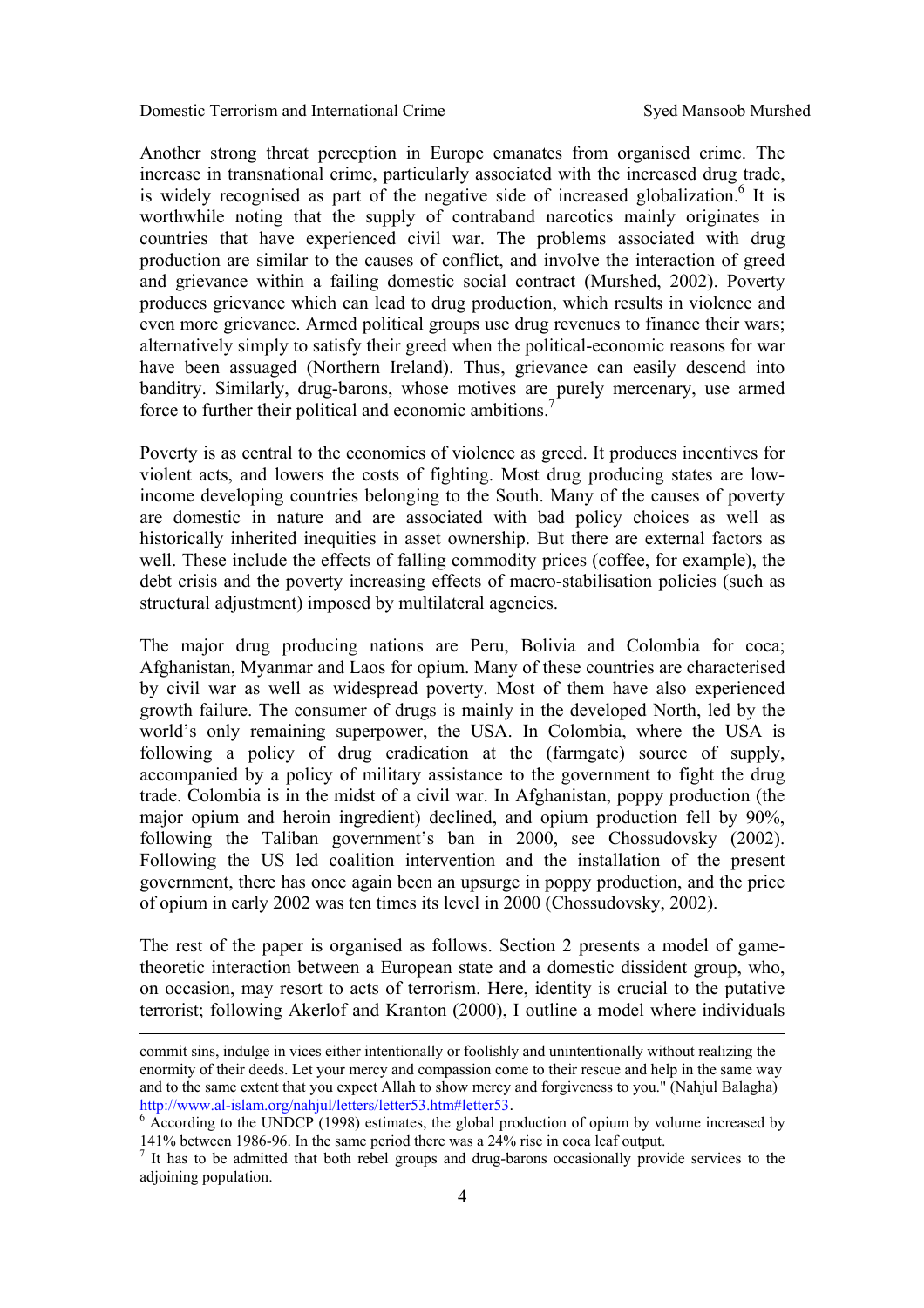Domestic Terrorism and International Crime Syed Mansoob Murshed derive utility from their identity, identity based actions and the relative social standing of the group that they belong to. This provides the microfoundations of dissident group behaviour by solving the collective action problem. In section 3 I sketch a macro-model of drugs production, based on Murshed (2005), where I argue that demand-side policies of regulation may be better than policies that are aimed at eradicating supply. Finally, section 4 concludes.

## 2 TERRORISM

#### **2.1 Government (***G***)**:

 $\overline{a}$ 

The utility of the state or the majority group is given by:

$$
G = \pi(a, e)GP + (1 - \pi)(·)GC - C(a)
$$
  
where: (1)

$$
G^{P} = \overline{Y}^{G} + A - pF^{G}(A, \mu) - T(A)
$$
  
\n
$$
G^{C} = \overline{Y}^{G} + A - cF^{G}(A, \mu) - \lambda T(A), \lambda < 1
$$
  
\n
$$
a = \frac{T(A)}{F^{G}(A, \mu)}
$$
  
\n
$$
c > p > 0, c + p = 1, \pi_{a,e,t} > 0.
$$
\n(2)

For the government, who let us say represent the majority of the voting public, utility is derived from consumption  $(Y^G)$  and security expenditure  $(A)$ .<sup>8</sup> The latter can be used in two ways: a component  $(F^G)$  devoted to suppressing (via policing and intelligence surveillance) dissidents, and another element *T*, which is a transfer to the rebel or dissident group, which serves to assuage their grievances. A full and credible transfer only takes place in the peaceful or less polarized state; it is otherwise received with imperfect credibility  $(\lambda < 1)$  in the state of confrontation. The transfer can mean several things: increased (broad-based) public expenditure, greater inclusion in public sector jobs, political representation and voice in the decision making process. Generally speaking, it is the pecuniary value of including the excluded. Observe that there is a trade-off between suppression (stick) and transfers (carrot).

Note that strategies for the government and rebels are in terms of peaceful behaviour, so *a, e* raise the chances of peace, *π*. *C* refers to the cost of undertaking *a* by the state,  $C_a > 0$ . These costs consist of the pecuniary and non-pecuniary elements; the first because of the cost of distortionary taxation to finance security, the latter because accommodating dissidents entails a political cost amongst more hawkish constituencies among the majority. The superscripts *P* and *C* refer to states which are more peaceful and confrontative, respectively.

 $8$  It can be argued that (1) represents the preferences of a median voter in referenda based democracies, or a similar outcome representing the middle in proportional representation based electoral systems.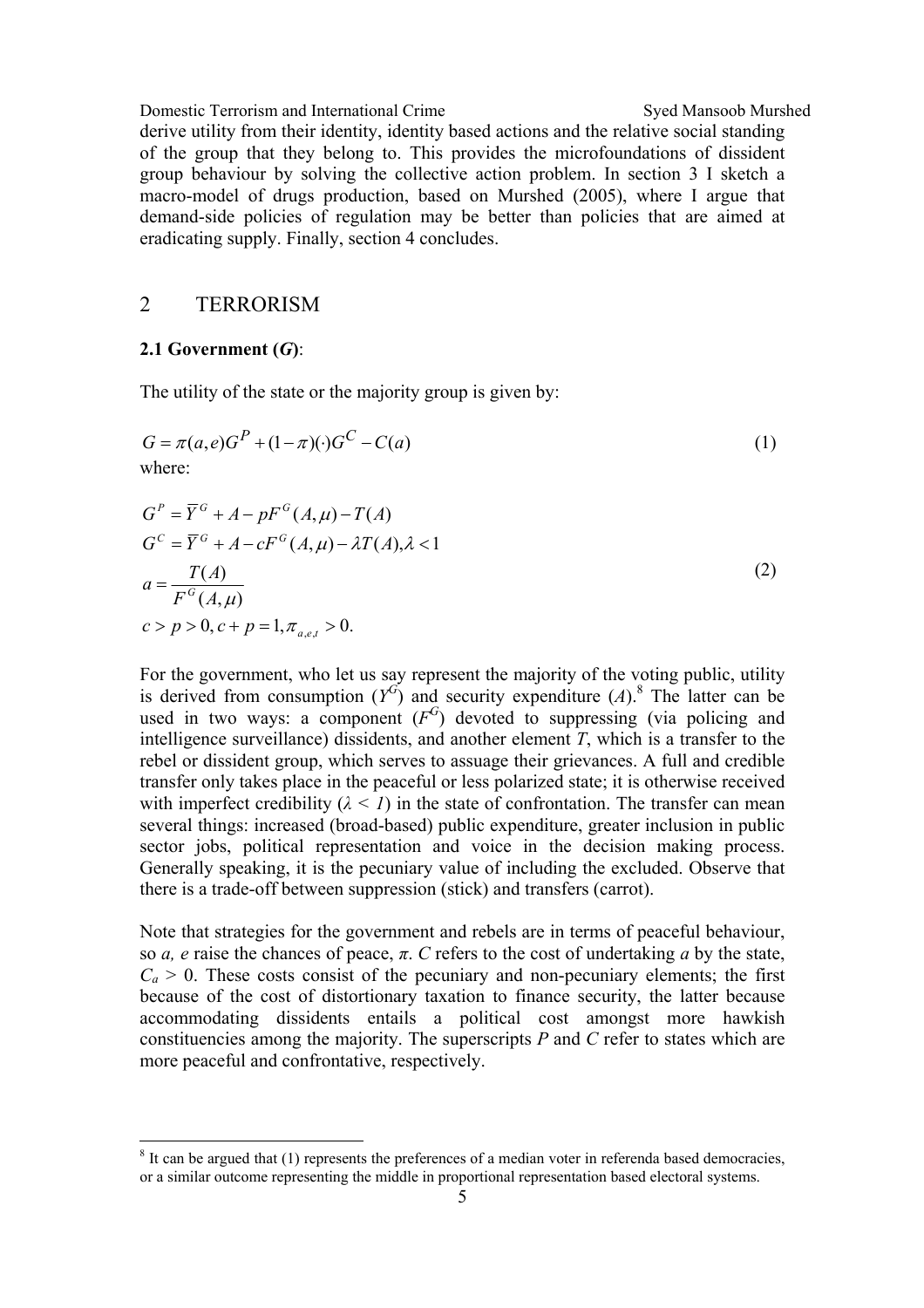The parameter  $\mu$  is similar the contest success functions favoured by conflict theorists; see Hirshleifer (1995), for example. Normally, contest success functions in the context of civil war are a ratio of military spending by one side relative to total military expenditure, weighted by decisiveness or a fighting efficiency parameter. Here it has a different interpretation, and represents a set of policies adopted by the government side towards certain minority groups, such as 'radical' Muslims. A higher  $\mu$  implies a more confrontative majority that is less inclusive towards certain minorities, and more resolved to combat their dissidence. In equation (2)  $G<sup>P</sup>$  and  $G<sup>C</sup>$ correspond to budget constraints in the two states.

It is instructive to examine the government's strategic variable. Totally differentiating, *a*, the government's strategic choice variable:

$$
da = \left[\frac{T_A}{F^G} - \frac{T}{F^{G2}A}\right]dA - \frac{T}{F^{G2}A}\mu\tag{3}
$$

All the partial derivatives in (3) are positive. The security budget (*A*) is part of the income of the government, and it can be utilised either to increase transfers to the rebels or fight them. Therein lies a trade-off; thus the term in square brackets in (3) is ambiguous in sign. The second term on the right-hand side of (3) is negative, because a rise in the confrontativeness of the state or majority  $(u)$  causes it to be less 'peaceful'. For a certain type of government, the first term is positive; it prefers peace.<sup>9</sup> I utilise this taxonomy, because there may be different expenditure effects following an increase in the security budget depending on the type of government in different countries (or even the same government at different time periods).

Given exogenous payoffs in the two states of peace (*P*) and conflict (*C*), the government will maximise (1) with respect to *a*:

$$
\pi_a[G^P(.) - G^C(.)] = C_a \tag{4}
$$

Essentially, this means that the government equates the marginal utility of its strategic action  $(a)$  on the left-hand side of  $(4)$  to the marginal cost on the right-hand side.

#### **2.2 Rebels or Dissident Minorities(***R***)**:

Here we need to distinguish between individual motivation to join a dissident/rebel group and the group dynamics that lead to a clash with the state.

As far as individuals are concerned, following Akerlof and Kranton (2000), I postulate that individuals *directly* obtain utility from their identity, and the behaviour demanded by that sense of belonging. Thus, a member of a potential minority group

<sup>&</sup>lt;sup>9</sup> Good examples could be given by contrasting the present Spanish and Danish governments. The latter's (or some of its coalition partners) negative attitudes towards Muslims is discernable to the discerning; in sharp contrast, after his election following the Madrid train bombings of 2004, the new Prime Minister of Spain, Zapatero, called a summit of civilizations (including representation from Hamas), as well as instituting an amnesty for illegal immigrants, including Muslim Moroccans who turned out to be the perpetrators of the Madrid train bombings.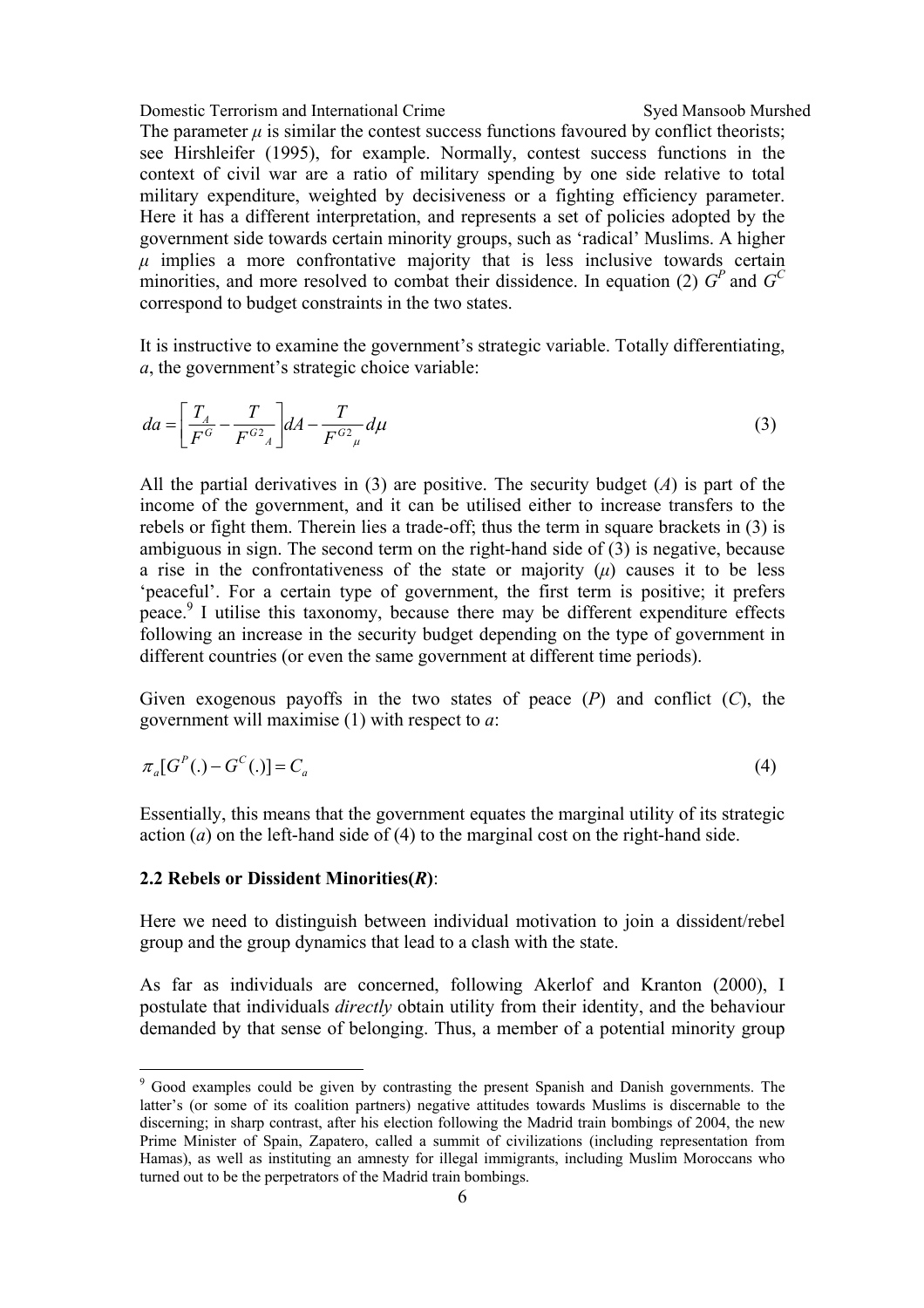Domestic Terrorism and International Crime Syed Mansoob Murshed (say, Muslims in Europe) derives utility  $(U_r)$  in the following manner (where, momentarily, for the sake of analytical tractability I have suppressed consumption:

$$
U_r = U_r(e_r, e_{-r}, I_r)
$$
  
where  

$$
I_r = I_r(e_r, e_{-r}, \theta)
$$
 (5)

The individual derives utility from his own actions (*er*), and from the actions of other like-minded individuals belonging to his group (*e-r*), and above all his own identity or self image  $(I_r)$ , which in turn depends on the actions  $(e_r, e_r)$  just described, as well as the inverse of the group's social standing,  $\theta$ . In other words, the higher is  $\theta$ , the lower is the group's social standing.<sup>10</sup> In summary, individuals derive utility from actions conforming to their groups, similar actions by other individuals who also belong to their group, and their own perceived standing in society. Following Akerlof and Kranton (2000) it is also possible to show that individuals derive disutility from the non-conformity of other group members, who do not act or behave in an appropriate manner; see also Gates (2002) on rebel recruitment and retention. Secondly, if the costs of so-doing are sufficiently low compared to the pain inflicted on errant members, individuals of a group will exert effort to bring back members who have strayed from group ideal behaviour back to the fold. The important point to note here is that the rebel group may use this type of behaviour, denoted in (5) above to solve the collective action problem, as described by Olson (1965). Thus, group grievances become individual grievances, and individuals act upon their group grievances. This, at the extreme, can include terrorist acts.

The rebel *group*, objective or utility function, *R*, takes the following form:

$$
R = \pi(a,e)RP + (1-\pi)(·)RC - E(e,t)
$$
\n(6)

where:

 $\overline{a}$ 

$$
R^{P} = Y^{R} - pF^{R}(\mu) + T(A)
$$
  
\n
$$
R^{C} = Y^{R} - cF^{R}(\mu, \theta) + \lambda T(A), F^{R} \theta, F_{\mu}{}^{R} > 0
$$
  
\n
$$
e = \frac{T(A)}{\theta F^{R}(\mu)}
$$
\n(7)

 $Y^R$  denotes rebel group or dissident group consumption, and  $R^P$  and  $R^C$  describe their budget constraints. The rebel group choice's surround *e* (effort with regard to peace with the state), *E* describes the cost function for undertaking *e*, composed of mainly psychic costs of 'capitulation', with  $E_e > 0$ .  $F<sup>R</sup>$  represents direct action against the state.<sup>11</sup> Here  $\theta$  denotes the dissidents group's historical hatreds and the lack of contemporary social standing.

 $10$  For example, following Stewart (2008) it can be pointed out that social surveys indicate that Muslims are disliked more in the Netherlands, compared to the UK.<br><sup>11</sup> Note group behaviour with respect to *e* has a different to individual, *e<sub>r</sub>*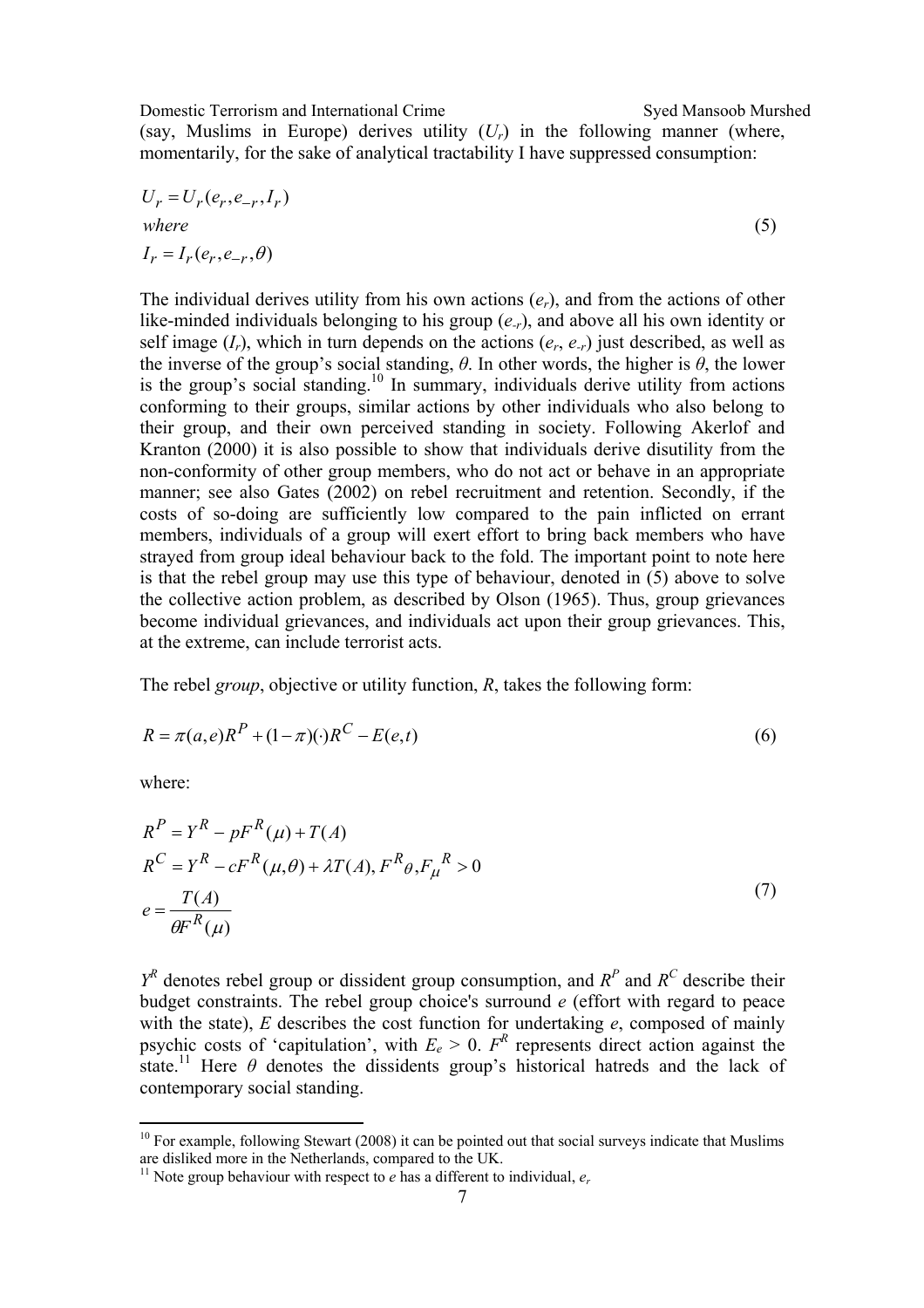Differentiating the dissident group's strategic variable (*e*) we find:

$$
de = \frac{T_A}{\theta F^R(\mu)} dA - \frac{T}{\theta^2 F^R(\mu)} d\theta - \frac{T}{\theta F^{R2}(\mu)} d\mu
$$
\n(8)

The first term on the right-hand side of (8) is positive, *e* rises with *T*, but falls with *θ* and  $\mu$ . In other words, transfers from the state raise peaceful behaviour; a loss in social standing, and government militancy, decrease peaceful behaviour by the rebels towards the state.

The dissident or rebel group will maximise (6) with respect to *e*:

$$
\pi_e[R^P(.) - R^C(.)] = E_e \tag{9}
$$

#### **2.4 Reaction functions**

In order to analyse variations in parameters we first need to obtain a set of reaction functions in (*a, e*) and (*D, t*) space to capture government-rebel and sponsor-terrorist interaction. Equations (4) and (9) form the basis of the reaction functions for the government and the rebels, obtained by totally differentiating them with respect to *a* and *e*. Thus:

$$
\frac{de}{da/R^G} = \frac{C_{aa} + \pi_{aa} \left[ G^C(\cdot) - G^P(\cdot) \right]}{\pi_{ae} \left[ G^P(\cdot) - G^C(\cdot) \right]} \leq 0 \text{ if } \pi_{ae} \leq 0 \tag{10}
$$

and

$$
\frac{de}{da/R^{R}} = \frac{\pi_{ae}[R^{P}(\cdot) - R^{C}(\cdot)]}{E_{ee} + \pi_{ee}[R^{C}(\cdot) - R^{P}(\cdot)]} \ge 0 \text{ if } \pi_{ae} \ge 0
$$
\n(11)

Note that  $\pi_{ae} = \pi_{ea}$  by symmetry. Also even though  $\pi_{a}$ ,  $\pi_{e} > 0$ ,  $\pi_{aa}$ ,  $\pi_{ee} < 0$ , meaning there are diminishing returns to peaceful behaviour.  $C_{aa}$ ,  $E_{ee} > 0$ ,  $R^P > R^C$ ,  $G^P > G^C$ .

We assume that the two strategies are complements,  $\pi_{a} > 0$ . In other words more peaceful action or warlike behaviour by one side leads to the same by the other. The reaction functions will be positively sloped in Figure 1.

#### 2.5 **An increase in government militancy (a rise in**  $\mu$ **):**

An increase in government militancy (a rise in  $\mu$ ) may result from an increase in the vote bank of populist political parties that are more confrontative, or an increase in the supply of repetitive hate-creating stories by politicians (Glaeser, 2005) culminating in laws banning head scarves, tighter immigration from certain countries and involuntary integrationist policies. In Figure 1 the reaction function of the government  $R^{G}$ <sub>I</sub> shifts leftwards to  $\overline{R}^G_2$ , as there is less incentive to be peaceful (*a*) for each level of *e*, see equations (1)-(3). A similar line of reasoning applies to the rebels, (see equations (6) and (7)), and the rebel reaction functions shift down from  $R_{1}^{R}$  to  $R_{2}^{R}$ . The new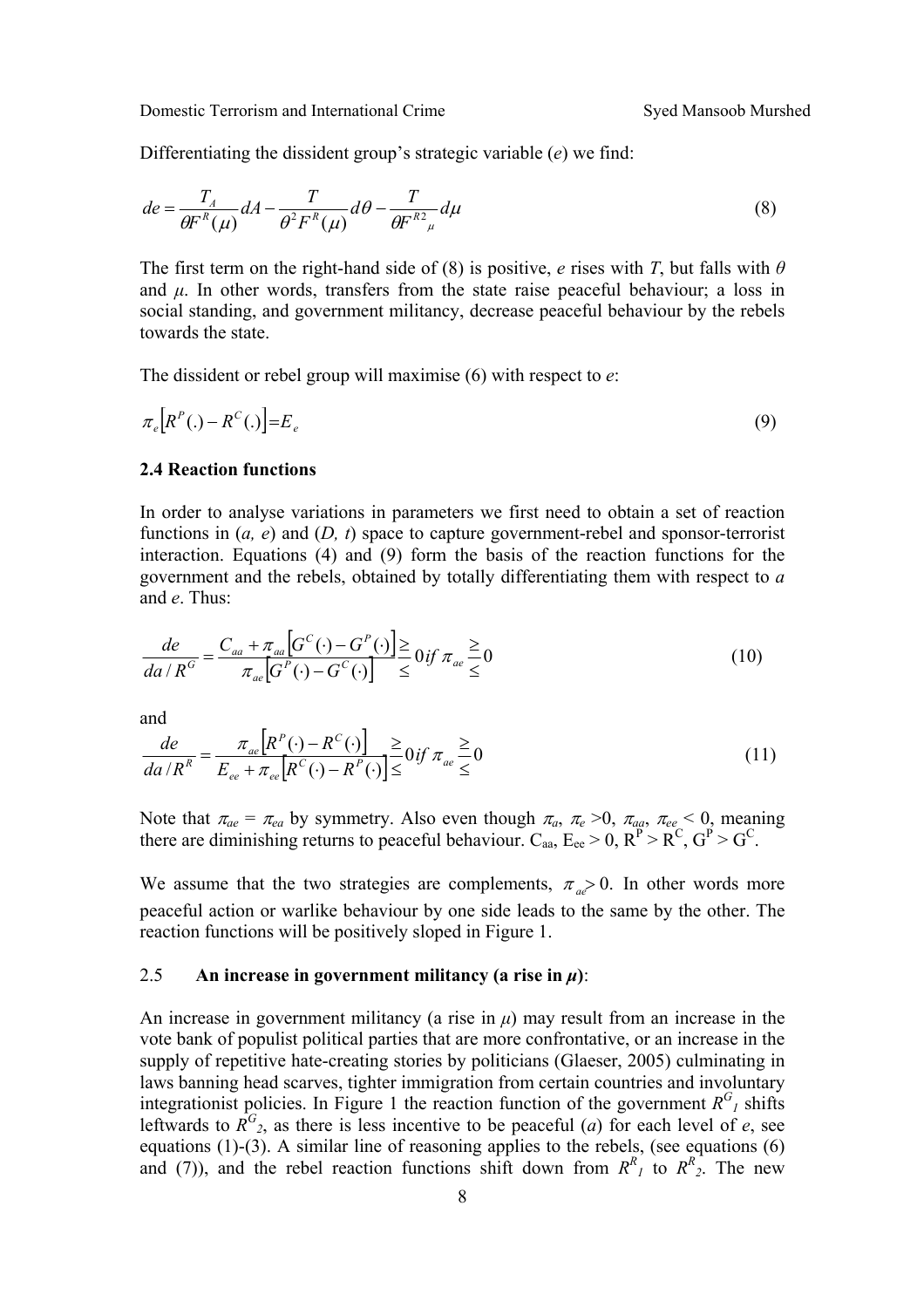Domestic Terrorism and International Crime Syed Mansoob Murshed equilibrium will have shifted from A to point B in Figure 1 with a decline in both *a* and *e*, peaceful behaviour by both sides to this quarrel, but a greater decline in *a* relative to *e*.





#### **2.6 A Rise in Rebel Intrinsic Motivation to Fight the State (***θ***)**

A rise in the intrinsic motivation to fight the state by the dissidents can arise because of two sets of reasons. One is a loss in domestic social standing. This includes a perception of the widening of economic, political and social horizontal inequalities<sup>12</sup> that discriminate against Muslims in European countries as discussed by Stewart (2008), or a gradual reaction to laws that discriminate against Muslims (such as head scarf bans initiated by the state). The second relates to world events, such as the invasion and occupation of Iraq and Afghanistan, and the situations in Palestine or Kashmir, that add to the collective Muslim stock of grievances. For example, the current Israeli military operations in Gaza, and the perceived Western support for this incursion, which many regard as a disproportionate reaction to Hamas' activities, can only serve to increase resentment among Muslims. Either way, the rebel reaction function will shift down in Figure 1 indicating less *e*, and more fighting against the state at point C.

# 3 TRANSNATIONAL CRIME

 $12$  This includes higher job discrimination (unemployment) amongst Muslim youths, widely believed to have sparked off the riots in France in 2005.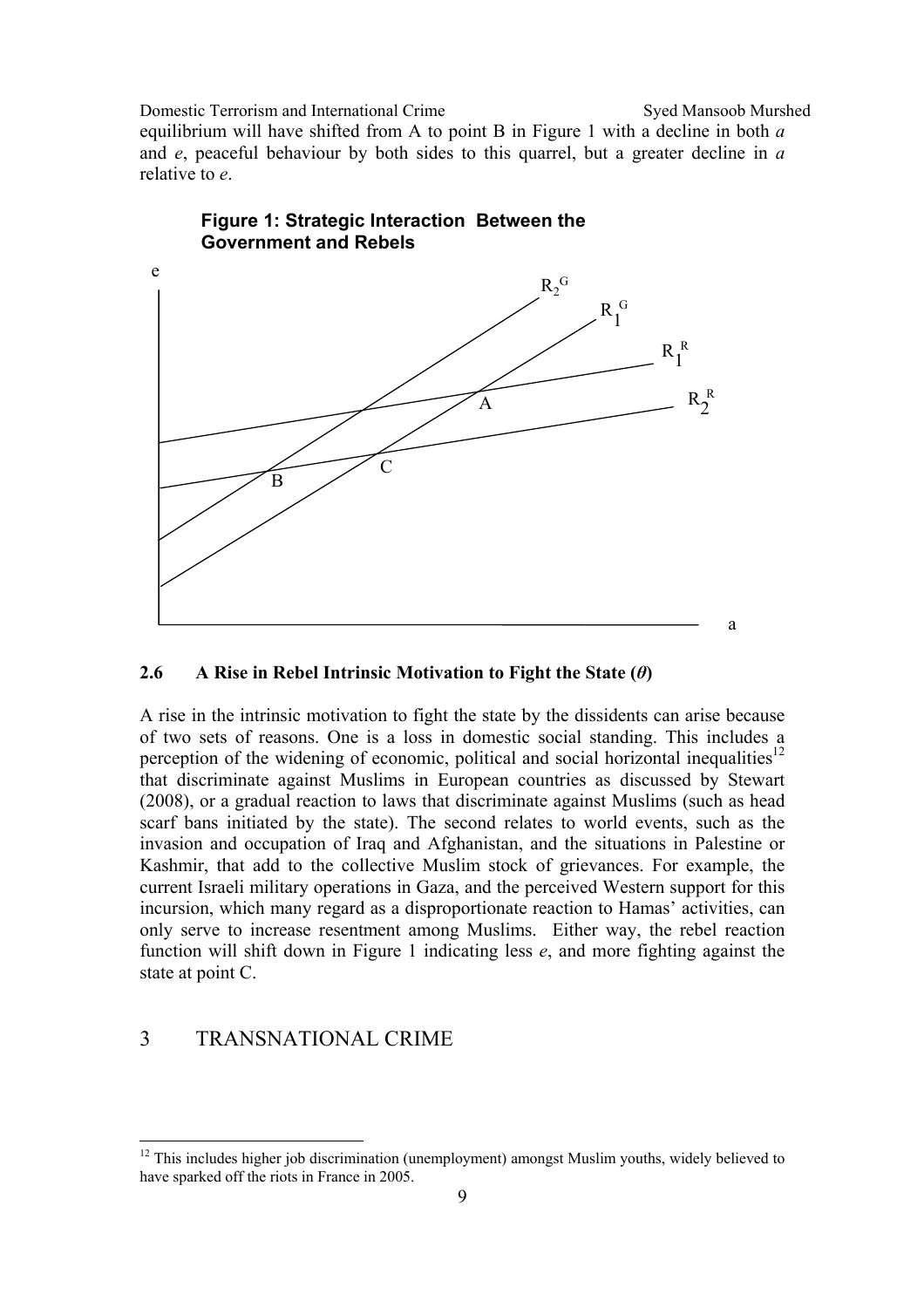The purpose of this section is to outline *aggregate* supply behaviour in the South<sup>13</sup> within a macroeconomic context. Imagine an economy that has two broad sectors, following Murshed (2005). Output in the criminal sector is an exportable for the South, consumed entirely in the North. Total output or aggregate supply in the South (*YS*) can be said to be composed of production in two sectors: legal activities (*S*) and criminal activities (*M*):

$$
Y_S = f(S, M) \qquad f_1 > 0, f_2 < 0. \tag{12}
$$

The reasoning behind the above is that criminal activities detract from total output as there are negative externalities involved; these include complicity in crime (bribery and coercion), law enforcement, and the negative spillover effects of foreign sponsored destruction of narcotic supply. The first two costs are akin to the directly unproductive profit seeking activities (DUP) mentioned in Bhagwati  $(1982)$ <sup>14</sup> It should also be borne in mind that DUP actually reduces total output. A good example of the last point is the US government's DEA (Drug Enforcement Agency) sponsoring the destruction of coca plantations in Bolivia, Colombia and Peru. Although compensation is paid, there are bound to be negative effects from some of the processes used, such as the aerial spraying of coca crops. The same would be true in Afghanistan.

Equation (12) may be rewritten as a function of the two alternative instruments utilised to restrict *M*:

$$
Y_S = f(S, M(t, v)) \cdots M_1 < 0, M_2 > 0 \tag{13}
$$

Here *t* indicates the ad-valorem consumption tax equivalent of a quota in the North, and  $\nu$  stands for the tariff or tax equivalent of the quantitative export restraint in the South. I will refer to the former as the "tariff" and the latter as the "VER" (voluntary export restraint); see Murshed (1992a and 1992b) on their differences. Both the "tariff" and the VER are quantitative restrictions. The tariff is like a quota restriction on the demand side and the VER a quota type restraint in the supply side. This is because we are dealing with a contraband substance, which cannot be directly taxed, as it is illegal. But the restrictions will both have their certainty tax equivalents, which we utilise in the model in this paper. The crucial difference is that the tariff is a demand side restriction where the revenues are retained in the consuming region (North); whereas the VER is a supply side control where the monopoly rents generated are kept in the producing region (South). Therefore, the tariff has a negative impact on domestic value-added in the C sector, whereas the VER does not.

Consider the following mark-up pricing rule describing supply behaviour in the *M* sector $15$ .

$$
P_M = zW(1+x) \tag{14}
$$

 $<sup>13</sup>$  I employ the term 'South' to denote a narcotics supplying country or region in the developing world.</sup> <sup>14</sup> DUP was the original longhand in the lexicon of economics for corruption. It also resonates with our

present-day pre-occupation with the saliency of institutions in determining growth. <sup>15</sup> There is a huge amount of value added between the primary commodity (the opium or coca plant's

harvest) and the final valued added in terms of heroin or cocaine.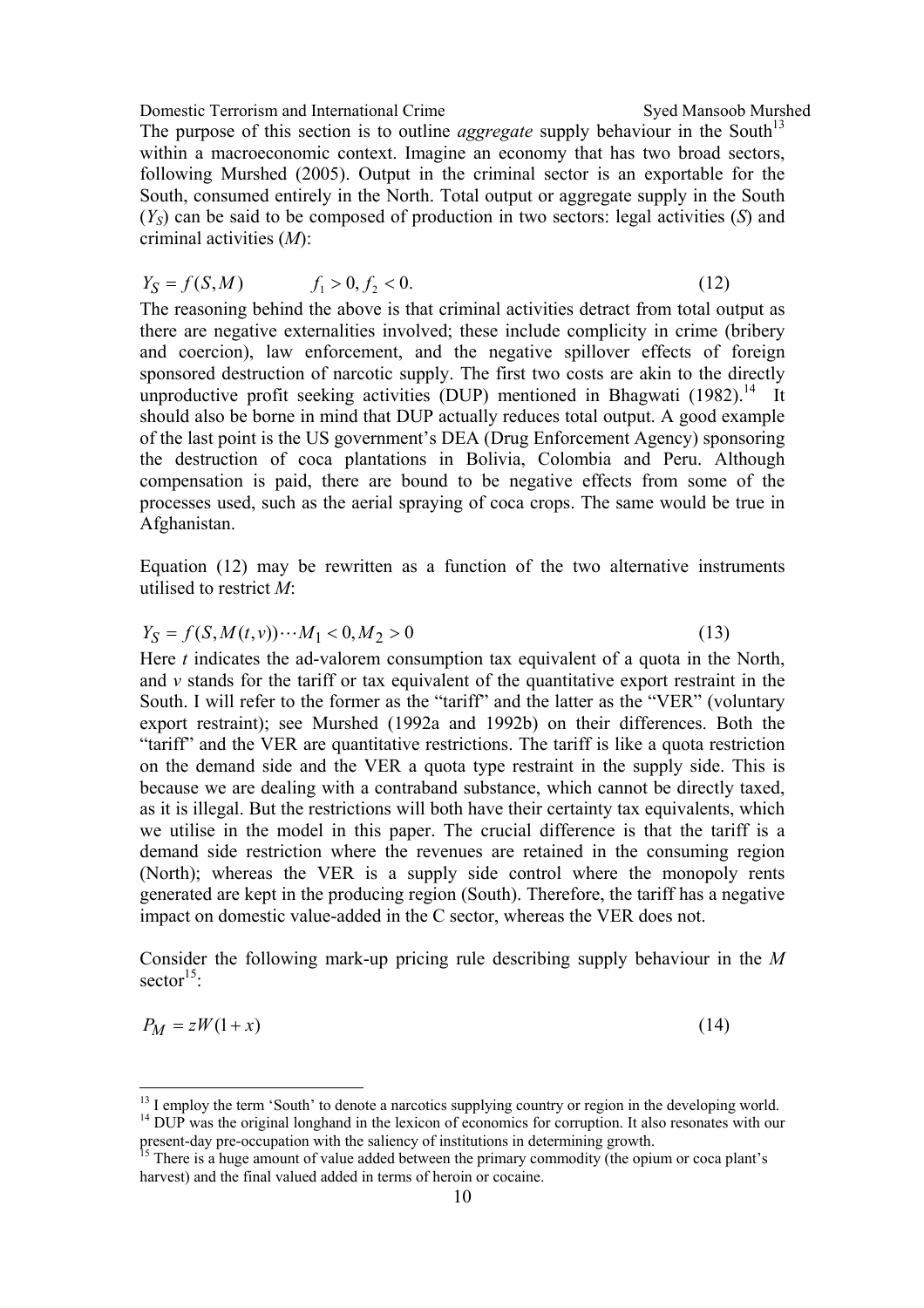where  $P_M$  indicates the price of the criminal product, *z* is a labour-output coefficient (the inverse of labour productivity),  $W$  is the wage rate, and  $x$  indicates the profit extracted by the warlord or drug baron. Let us say a quantitative restriction is placed on the sale of drugs taking the form of a domestic supply restraint (VER). This will cause the price of *M* to rise, and result in positive monopoly rents that are retained domestically.<sup>16</sup> Note, that I have omitted capital, intermediate input and other costs of enforcement from (14), whose inclusion would only complicate the algebra, and enforcement costs already enter via the DUP activities captured in (12) above. If we assume that labour productivity  $(z)$  and wages are  $(W)$  are constant, then these rents will be captured by warlords:

$$
P_M(1+\nu) = zW(1+x) \tag{15}
$$

Differentiating the above with respect to  $v$ , for constant values of  $z$  and  $W$ , we obtain:

$$
P_M + \frac{dPM}{dv} = zW \frac{dx}{dv}
$$
\n(16)

In the case of the tariff, it works on the demand side and the revenues are collected in the North. It, therefore, constitutes a leakage from the domestic sector, and the differentials in (16) with *t* instead of *v* need to be evaluated with a negative sign.

Utilising the information in  $(13)$  to  $(15)$ , one may rewrite  $(13)$  as:

$$
Y_S = f(tP_M, vP_M) \dots f_1 > 0, f_2 < 0 \tag{17}
$$

Equation (17) is the short-run aggregate supply function for the economy in the South. The two arguments inside the function above represent tariff and VER revenues respectively. The former has a positive impact on aggregate supply in the South, as it is external, and actually *diminishes DUP* and other harmful externalities. It works on the demand side. Nationals of the South residing in the North could capture some of these tariff revenues. These monies could find their way back to the domestic economy via money "laundering". Laundering is a pure asset swap; it does not affect the total stock of assets in the economy, but merely converts illegally obtained money into an existing legally owned asset. By contrast, a VER is postulated to have negative supply-side effects. It is a domestic quantitative restriction, which is a method of restricting *M* from the supply side. It impacts negatively on total output because of the negative externalities arising from crop eradication, corruption and law enforcement. In principle, however, it does augment domestic demand or expenditure. Some of this will be moderated by import leakage. Also, any positive aggregate demand effects hinge crucially on income distribution. If warlords, who capture, this rent have a low propensity to consume domestic goods then the aggregate demand effects will be negligible. It is also worth noting that unlike with a VER, an import tariff on *M*, which is collected in the North, will have little impact on the South's income distribution.

#### **Figure 2: Tariff versus a VER**

<sup>&</sup>lt;sup>16</sup> I am assuming that the demand for *M* (for example addictive drugs) is highly inelastic.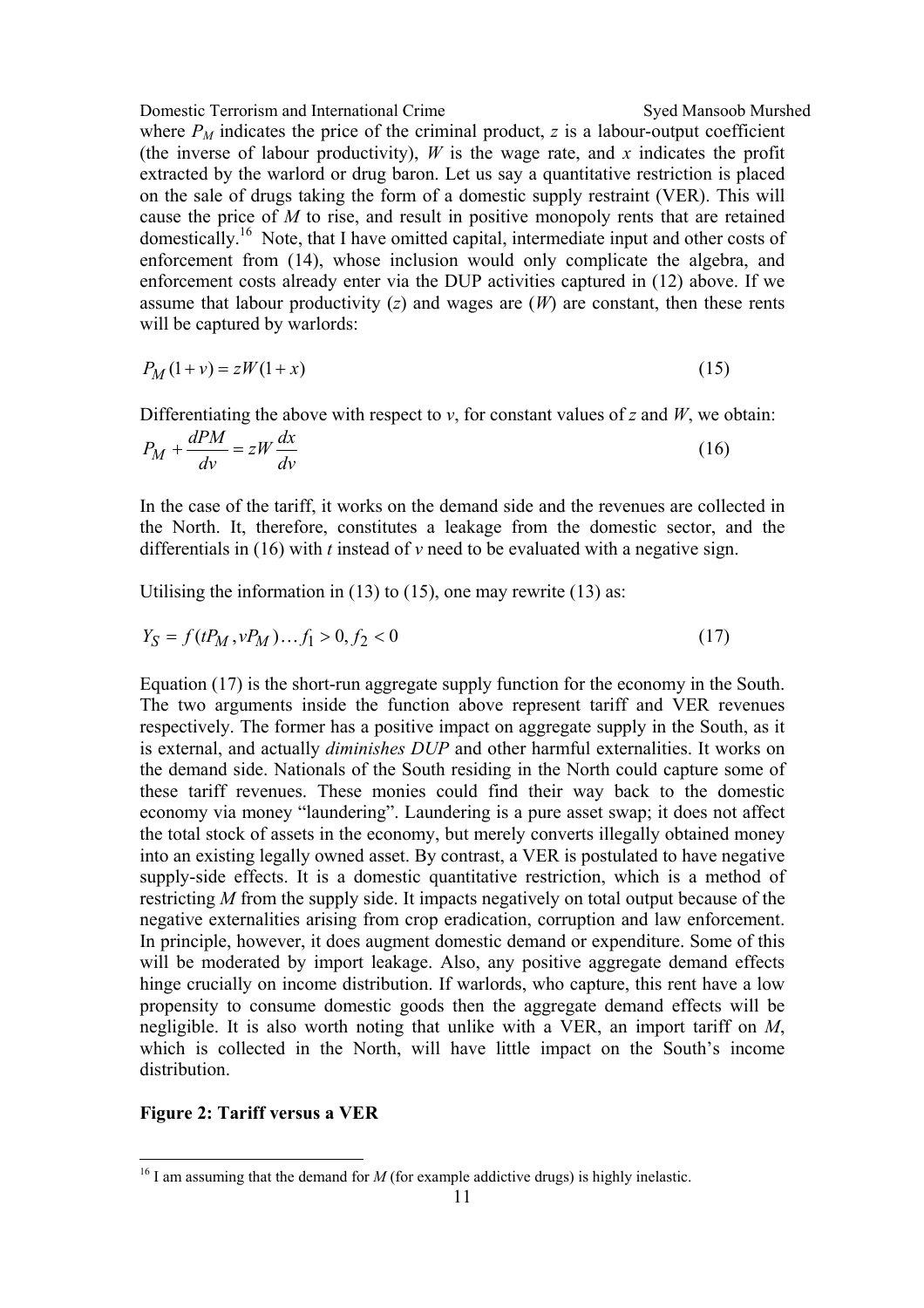

The analytical differences between a tariff and a VER can be understood by means of a demand-supply diagram for narcotics, as in figure 2. The demand and supply schedules are labelled D and S respectively, with the quantity of narcotics depicted on the horizontal axis, and the price in the vertical axis. We start from an initial equilibrium at point A on the diagram. A VER reduces supply, the supply curve shifts from  $S_1$  to  $S_2$ . At point B in the figure the world price of narcotics has risen. In the supplying region, the South, there is a negative aggregate supply effect and income is redistributed towards warlords and drug barons. Equilibrium aggregate output and national income may decline in the South. A tariff or its quota equivalent, however, eventually lowers the demand for narcotics. The demand schedule shifts leftwards to D<sub>2</sub>. At point C, the world price for narcotics (not the domestic tariff-ridden price in the North) has gone down. There are no negative aggregate supply-side effects in the South, and there are possible increases in national income in both regions. Thus the tariff or its quota equivalent may be a superior mode of intervention to control narcotics, compared to a VER.

Following the results in Murshed (2005), a tariff-equivalent is the first-best mode of control for the socially undesirable *M* good consumed in the North and produced in the South. It has a direct impact on demand. It could also increase income in both regions. It has a positive supply side effect in the South and does not have the unfavourable income distribution effects of domestic supply controls. The VER is, by contrast, a control mechanism working on the supply side of the *M* sector in the South. It creates undesirable rents that go to warlords (who may be helping the USA in the war on terror, but not drug eradication), lowers aggregate supply via negative externalities as well as DUP, and leads to unfavourable alterations in income distribution that further disadvantages the drug producing farm household. It could also diminish equilibrium output in both regions. When a supply restraint is accompanied by a policy of aid, this could benefit the donor (North) at the expense of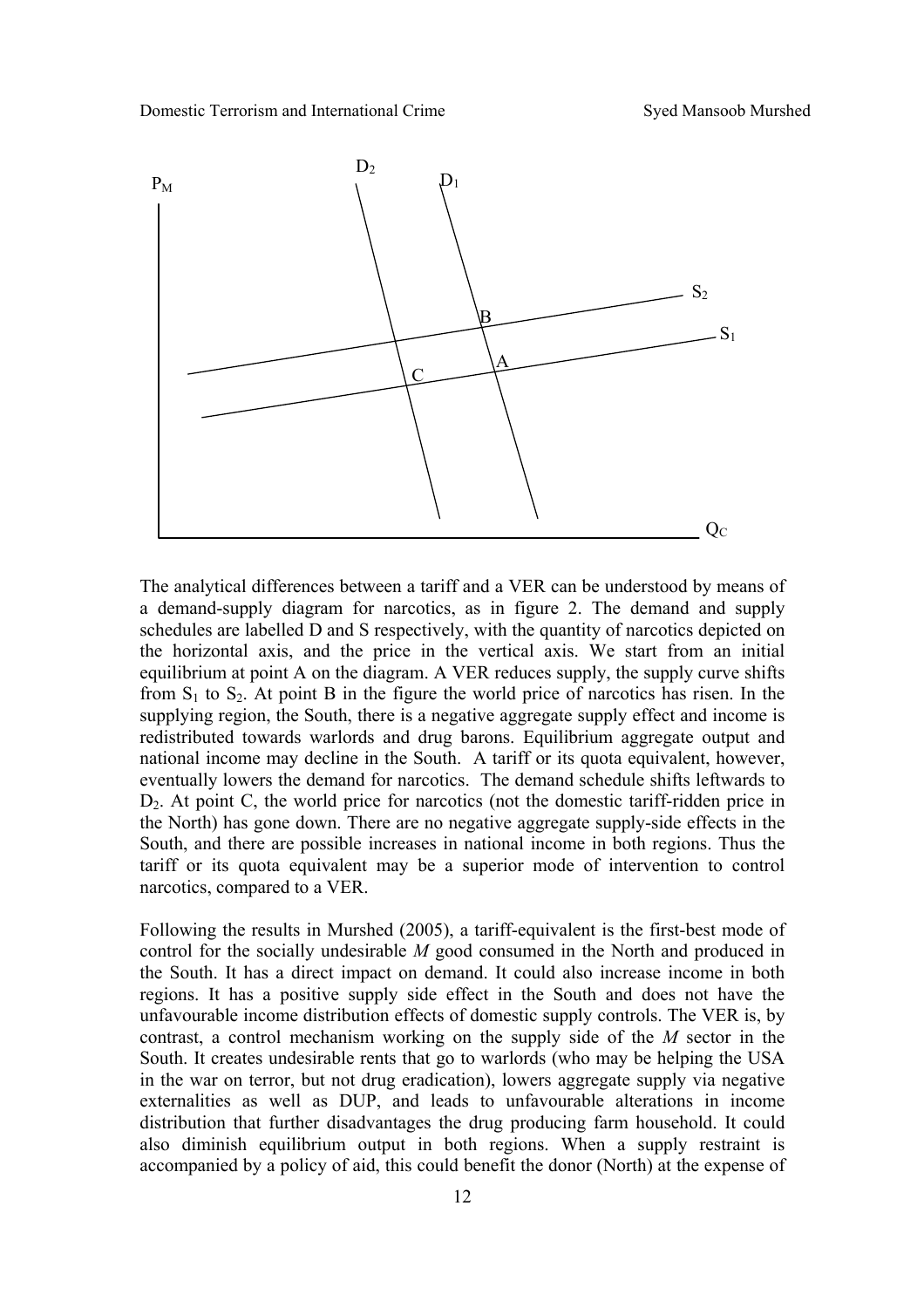the recipient (South), especially if the latter imports a lot from the North, as is the case of 'wasted' aid on Afghanistan (Ghani and Lockhart, 2008). This is likely to be the case when the aid that accompanies the destruction of coca or opium crops mainly goes to the military and results in imported security expenditure. The crucial hypothesis behind the results in the model rest with the nature of the aggregate supply effects of the two output restraining instruments, as well as the aggregate demand effects of aid.

The observant reader will have realised that the policy superiority of the tariff or tax equivalent on consumption will *increase* if the illegality of drugs in the consuming region is removed. But that is the point behind the dominance of a tax over a quantitative restriction or prohibition. The former implies forcing consumers to pay more for something that they are allowed to use. The latter is a regulation, which creates the necessity for evasion, extortion and other shadowy underground activities. Revenues from a tax can be better utilised in preventive and rehabilitation programmes. In the producing region, legality will help eliminate the wasteful DUP type activities that lower total output. It would also make it possible for the state to extract some of the monopoly rents associated with production, which can then be used for fiscal stabilisation and poverty alleviation.

Even if drugs continue to be illegal, a far superior policy-mix would include the taxation equivalent on the demand side of the problem. On the supply side it would be better to tackle the causes of increased drug production directly rather than simply destroy crops and arm governments. The causes include internal conflict, falling commodity prices, and state failure in social provisioning. Aid, which only goes to the military and not for broad-based poverty alleviation could ultimately have disastrous consequences, as it will intensify existing civil wars. The rise in poverty, as well as the poverty-conflict nexus, is perhaps the greatest cause of increased drug production at the primary stage.

## 4 CONCLUSIONS

 $\overline{a}$ 

I would like to conclude by first arguing that Islamic fundamentalism feeds on the West's historical and present rejection of Islam in its struggle to achieve parity as an equally important world religion, as well as the present-day objective, and perceived, maltreatment of Muslims and Muslim causes. I do not believe its distaste for the West is based on primordial hatred; nor is the primary 'fundamentalist' objective the obliteration of Western values<sup>17</sup>; the removal of objective injustices, glaring doublestandards when it comes to the Muslim world, and of course *economic progress* will take the wind out of the sails of fundamentalism. One of the enduring lessons of history is that economic development and prosperity modifies culture, religious beliefs and practices.

As far as the policy implications are concerned, first excessive deterrence against potential terrorists may backfire, a point also made by Frey and Lüchinger (2004).

<sup>&</sup>lt;sup>17</sup> As stated, for example, by the former British Prime Minister Tony Blair in an address at Georgetown University, Washington D.C, on  $26<sup>th</sup>$  May 2006.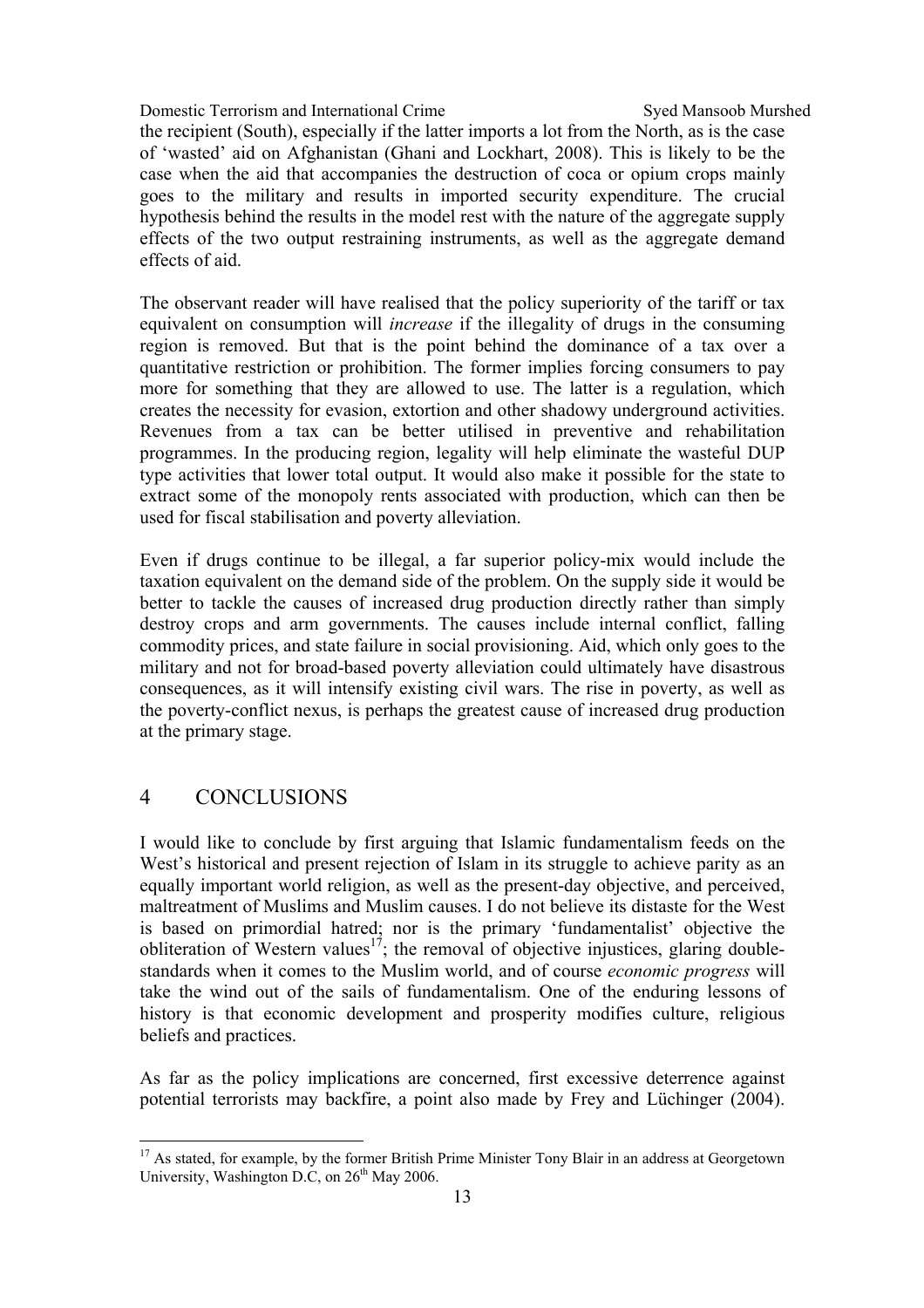Domestic Terrorism and International Crime Syed Mansoob Murshed Secondly, space needs to be created so that most Muslim migrants are able to merge their personal identities within their adopted European homelands. In other words, policies that make it difficult to be both European and Muslim are bound to be selfdefeating, and voice needs to be given to a wider range of Muslims, not just the Salman Rushdies and Hirsi Ayan Alis of Europe. Thirdly, the economic discrimination, Muslim horizontal inequalities in Europe need addressing. Fourthly, demand side regulation of illegal substances needs to be pursued. Finally, aid to fragile states needs to be broad-based and poverty reducing, not just benefiting warlords and drug barons.

#### **REFERENCES**

Addison Tony and S. Mansoob Murshed (2005) 'Transnational Terrorism as a Spillover of Domestic Disputes in Other Countries', *Defence and Peace Economics*, 16 (2): 69-82.

Akerlof, George and Rachel E. Kranton (2000) 'Economics and Identity', *Quarterly Journal of Economics*, 115(3): 715-753.

Bhagwati, Jagdish (1982) 'Directly-Unproductive Profit-Seeking (DUP) Activities', *Journal of Political Economy*, 90: 988-1002

Chossudovsky, Michael (2002) 'Hidden Agenda behind the "War on Terrorism": US Bombing of Afghanistan restores Trade in Narcotics', http://globalresearch.ca/articles/CH0205B.html

Frey, Bruno and Simon Lüchinger (2004) 'Decentralization as a DisIncentive for Terror', *European Journal of Political Economy,* 20(2): 509-15.

Gates, Scott (2002) 'Recruitment and Allegiance: The Microfoundations of Rebellion', *Journal of Conflict Resolution*, 46(1): 111-30.

Ghani, Ashraf and Clare Lockhart (2008) *Fixing Failed States*, Oxford: University Press.

Glaeser, Edward L (2005) 'The Political Economy of Hatred', *Quarterly Journal of Economics*, 120 (1):45-86.

Hirshleifer, Jack (1995) 'Anarchy and its Breakdown', *Journal of Political Economy*, 103(1): 26–52.

Huntington, Samuel P (1996) *The Clash of Civilizations and the Remaking of the World Order*, New York: Simon and Schuster.

Lindner, Evelin G (2001) *The Concept of Humiliation: Its Universal Core and Culture-Dependent Periphery*, University of Oslo.